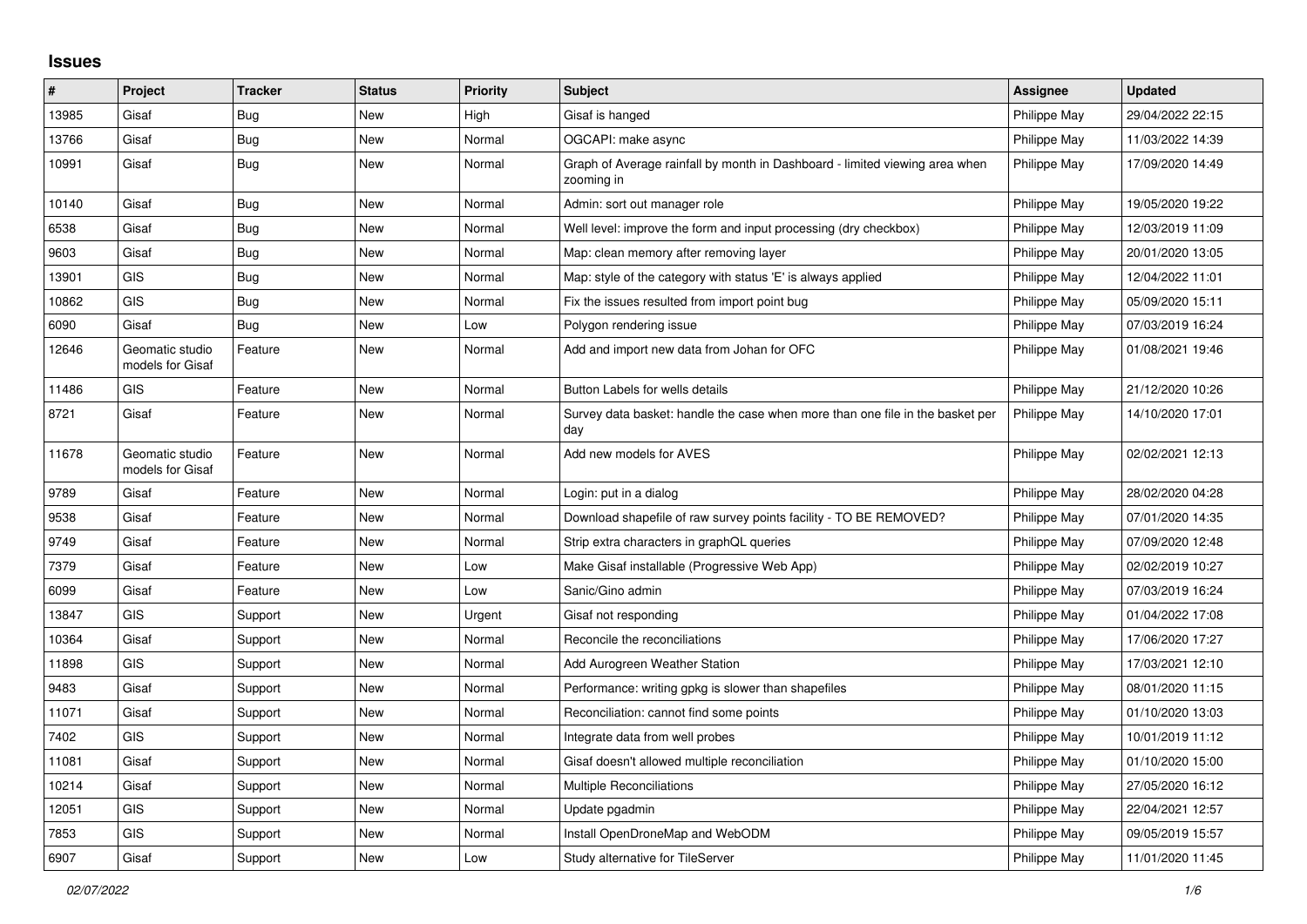| #     | Project    | <b>Tracker</b> | <b>Status</b> | <b>Priority</b> | Subject                                                                 | <b>Assignee</b> | <b>Updated</b>   |
|-------|------------|----------------|---------------|-----------------|-------------------------------------------------------------------------|-----------------|------------------|
| 11506 | GIS        | Documentation  | New           | Normal          | Article on wells levels graphs                                          | Philippe May    | 21/12/2020 16:41 |
| 7584  | Gisaf      | <b>Bug</b>     | In Progress   | Normal          | Error with large integers (graphql)                                     | Philippe May    | 20/09/2019 10:52 |
| 13991 | GIS        | Support        | In Progress   | High            | Gisaf is again hung                                                     | Philippe May    | 30/04/2022 14:01 |
| 10291 | GIS        | Support        | In Progress   | Normal          | Vacuum DB at reboot                                                     | Philippe May    | 29/10/2021 11:44 |
| 13203 | GIS        | Support        | In Progress   | Normal          | Redis server: fix warning relarted to memory allocation                 | Philippe May    | 12/11/2021 13:03 |
| 12867 | GIS        | Support        | In Progress   | Normal          | Upgrade server (all virtual machines) to Debian bullseye                | Philippe May    | 25/10/2021 17:34 |
| 7120  | GIS        | Support        | In Progress   | Normal          | High CPU usage on the server (dom0)                                     | Philippe May    | 26/02/2019 13:10 |
| 7161  | GIS        | Support        | In Progress   | Normal          | Setup remote backup                                                     | Philippe May    | 19/12/2018 10:14 |
| 13115 | GIS        | Task           | In Progress   | Urgent          | Server not working after power cut                                      | Philippe May    | 29/10/2021 11:05 |
| 12049 | <b>GIS</b> | Bug            | Resolved      | Immediate       | <b>Gisaf Error</b>                                                      | Philippe May    | 22/04/2021 10:39 |
| 3368  | <b>GIS</b> | <b>Bug</b>     | Resolved      | Urgent          | Cannot upload data                                                      | Philippe May    | 21/12/2016 12:10 |
| 13885 | GIS        | <b>Bug</b>     | Resolved      | Normal          | Wrong name showing in the list of layers in the map                     | Philippe May    | 23/04/2022 04:04 |
| 10819 | Gisaf      | Bug            | Resolved      | Normal          | Evergreen well : popup showing "null" instead of location, status, type | Philippe May    | 23/08/2020 23:44 |
| 9493  | Gisaf      | <b>Bug</b>     | Resolved      | Normal          | Plotly png download resize frame                                        | Philippe May    | 26/12/2019 16:37 |
| 13258 | Gisaf      | <b>Bug</b>     | Resolved      | Normal          | Missing data from AmbientWeather weather stations                       | Philippe May    | 21/11/2021 16:50 |
| 13125 | Gisaf      | <b>Bug</b>     | Resolved      | Normal          | Live layers: error with no detail shown                                 | Philippe May    | 01/11/2021 19:06 |
| 12701 | GIS        | <b>Bug</b>     | Resolved      | Normal          | Weather Station not showing data since 24 July 2021                     | Philippe May    | 12/08/2021 12:21 |
| 10323 | GIS        | <b>Bug</b>     | Resolved      | Normal          | Survey points from Eric Chacra: misc issues                             | Philippe May    | 03/08/2020 13:11 |
| 13132 | GIS        | <b>Bug</b>     | Resolved      | Normal          | CSR Weather station missing data 28 nd 29 Otober 2021                   | Philippe May    | 06/11/2021 12:20 |
| 7551  | <b>GIS</b> | <b>Bug</b>     | Resolved      | Normal          | error while downloading shapefiles from gisaf                           | Philippe May    | 06/02/2019 09:10 |
| 7552  | GIS        | <b>Bug</b>     | Resolved      | Normal          | error in auto import of raw points to point shapefiles                  | Philippe May    | 05/02/2019 11:13 |
| 7554  | GIS        | <b>Bug</b>     | Resolved      | Normal          | Cannot auto import points for project RZ                                | Philippe May    | 04/02/2019 16:31 |
| 10360 | Gisaf      | Bug            | Resolved      | Normal          | Cannot import survey: accuracy issue                                    | Philippe May    | 17/06/2020 01:29 |
| 10306 | Gisaf      | <b>Bug</b>     | Resolved      | Normal          | Logout not working                                                      | Philippe May    | 11/06/2020 12:13 |
| 8756  | Gisaf      | <b>Bug</b>     | Resolved      | Normal          | Map: handle errors when layers (eg, in base maps) don't actually exist  | Philippe May    | 02/08/2019 16:40 |
| 10337 | Gisaf      | <b>Bug</b>     | Resolved      | Normal          | Custom layers with a "status" column not displayed on the map           | Philippe May    | 13/06/2020 17:36 |
| 5974  | Gisaf      | <b>Bug</b>     | Resolved      | Normal          | Issues in uploading readings into GISAF using interface                 | Philippe May    | 06/02/2019 09:25 |
| 10829 | Gisaf      | <b>Bug</b>     | Resolved      | Normal          | Missing symbols                                                         | Philippe May    | 24/08/2020 12:34 |
| 10830 | Gisaf      | <b>Bug</b>     | Resolved      | Normal          | Import issue with raw survey points                                     | Philippe May    | 30/08/2020 14:45 |
| 5988  | Gisaf      | Bug            | Resolved      | Normal          | problem with the flow from origin of wastewater to the component        | Philippe May    | 08/06/2018 15:14 |
| 10180 | Gisaf      | <b>Bug</b>     | Resolved      | Normal          | Error importing Johan's shapefile                                       | Philippe May    | 27/05/2020 15:34 |
| 9036  | Gisaf      | <b>Bug</b>     | Resolved      | Normal          | Fix login indicator                                                     | Philippe May    | 03/10/2019 15:15 |
| 9519  | Gisaf      | Bug            | Resolved      | Normal          | Map info: fix icons                                                     | Philippe May    | 02/01/2020 13:11 |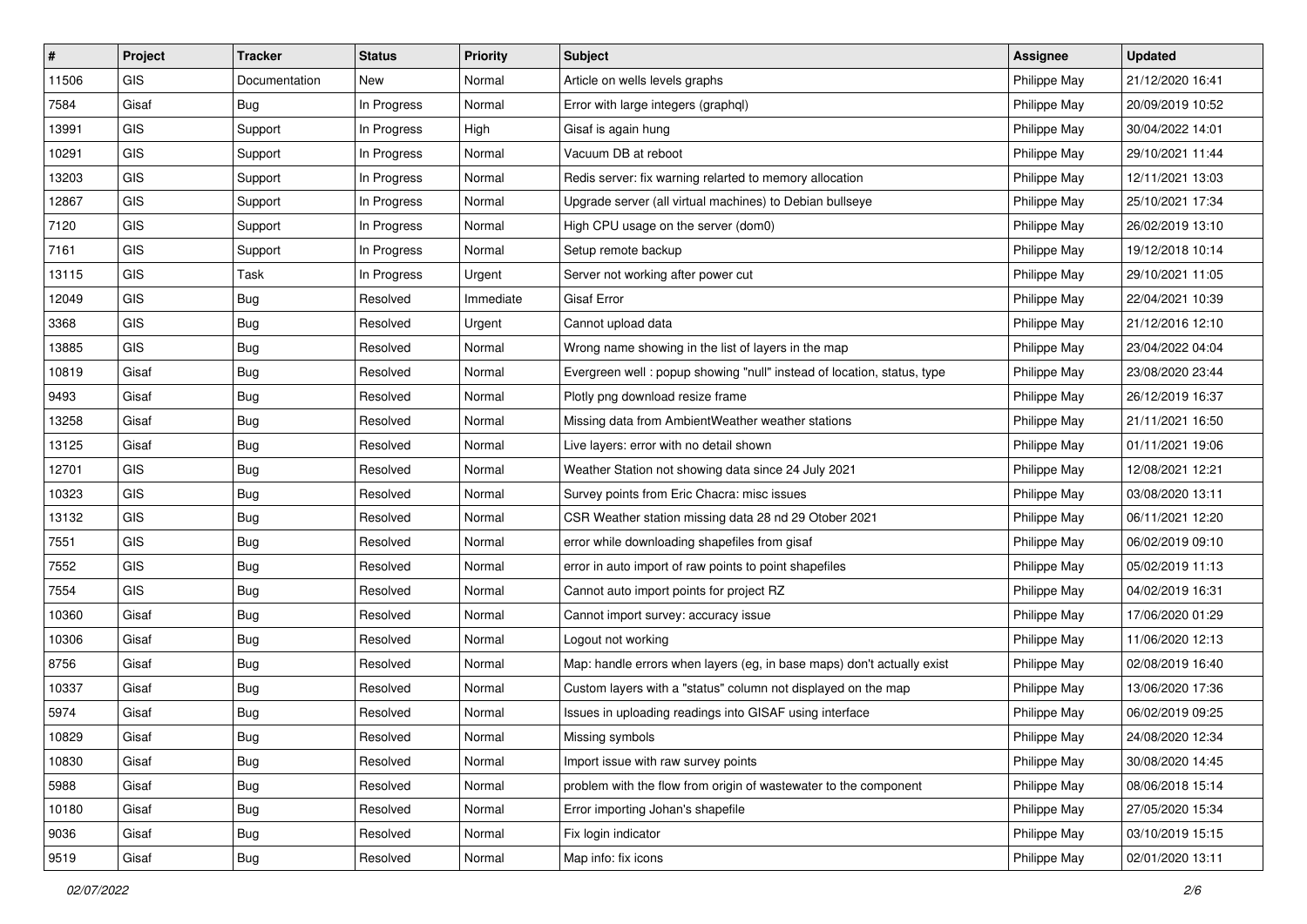| #     | Project                             | <b>Tracker</b> | <b>Status</b> | <b>Priority</b> | <b>Subject</b>                                                                                               | <b>Assignee</b> | <b>Updated</b>   |
|-------|-------------------------------------|----------------|---------------|-----------------|--------------------------------------------------------------------------------------------------------------|-----------------|------------------|
| 9465  | Gisaf                               | Bug            | Resolved      | Normal          | Export plots to PNG missing axis labels                                                                      | Philippe May    | 08/01/2020 11:35 |
| 9602  | Gisaf                               | Bug            | Resolved      | Normal          | Map: ability to cancel download                                                                              | Philippe May    | 20/01/2020 18:32 |
| 10400 | Gisaf                               | <b>Bug</b>     | Resolved      | Normal          | Map search: works only once                                                                                  | Philippe May    | 24/06/2020 12:05 |
| 10407 | Gisaf                               | <b>Bug</b>     | Resolved      | Normal          | Live layer DXF export: missing reprojection                                                                  | Philippe May    | 23/06/2020 04:24 |
| 10213 | Gisaf                               | Bug            | Resolved      | Normal          | Point showing in the reconciliation pop-up but error while reconciling                                       | Philippe May    | 26/06/2020 14:37 |
| 10123 | Gisaf                               | <b>Bug</b>     | Resolved      | Normal          | Basket Upload: store not saved                                                                               | Philippe May    | 19/05/2020 17:36 |
| 10122 | Gisaf                               | Bug            | Resolved      | Normal          | Reconciliation: missing categories                                                                           | Philippe May    | 19/05/2020 02:53 |
| 10125 | Gisaf                               | Bug            | Resolved      | Normal          | Feature with Status other than existing, not showing in the map (example: future<br>building outline)        | Philippe May    | 20/05/2020 04:05 |
| 10149 | Gisaf                               | <b>Bug</b>     | Resolved      | Normal          | Import basket: fix authorization auto import                                                                 | Philippe May    | 09/06/2020 23:09 |
| 10289 | Gisaf                               | Bug            | Resolved      | Normal          | New basket: cannot import raingauge Excel sheet                                                              | Philippe May    | 11/06/2020 12:17 |
| 10439 | Gisaf                               | <b>Bug</b>     | Resolved      | Normal          | Reconciliation: use categories instead of layers                                                             | Philippe May    | 27/06/2020 05:21 |
| 10539 | Gisaf                               | Bug            | Resolved      | Normal          | New basket admin: the metadata (surveyor, etc) aren't populated from raw<br>points when importing shapefiles | Philippe May    | 15/07/2020 15:02 |
| 10728 | Gisaf                               | Bug            | Resolved      | Normal          | Cannot download CSV for values                                                                               | Philippe May    | 03/08/2020 15:49 |
| 10732 | Gisaf                               | <b>Bug</b>     | Resolved      | Normal          | Wind Speed unit                                                                                              | Philippe May    | 04/08/2020 16:52 |
| 8231  | Gisaf                               | <b>Bug</b>     | Resolved      | Normal          | Fix status in table definition of new categories                                                             | Philippe May    | 03/05/2019 17:26 |
| 10740 | Gisaf                               | Bug            | Resolved      | Normal          | Change status: issue with projection system                                                                  | Philippe May    | 17/09/2020 14:34 |
| 12075 | <b>GIS</b>                          | Feature        | Resolved      | High            | CSR Weather Station not showing since 22 of april 2021                                                       | Philippe May    | 29/04/2021 15:34 |
| 9220  | GIS                                 | Feature        | Resolved      | High            | Setting the daily resampling of weather data starting from 8.30 am                                           | Philippe May    | 08/01/2020 17:57 |
| 13968 | Geomatic studio<br>models for Gisaf | Feature        | Resolved      | Normal          | Create layers and all for the LB records                                                                     | Philippe May    | 28/04/2022 17:18 |
| 5033  | Gisaf                               | Feature        | Resolved      | Normal          | Add an option to display a base line in the bar charts                                                       | Philippe May    | 04/01/2018 01:09 |
| 8630  | Gisaf                               | Feature        | Resolved      | Normal          | Map: add option for filter with status                                                                       | Philippe May    | 10/07/2019 16:49 |
| 7527  | Gisaf                               | Feature        | Resolved      | Normal          | Give an option to resample data for graphs (eg. rain gauge)                                                  | Philippe May    | 07/03/2019 16:24 |
| 8669  | Gisaf                               | Feature        | Resolved      | Normal          | Groups of map layers                                                                                         | Philippe May    | 26/07/2019 10:51 |
| 10014 | Gisaf                               | Feature        | Resolved      | Normal          | Interity checks                                                                                              | Philippe May    | 19/05/2020 19:23 |
| 9944  | Gisaf                               | Feature        | Resolved      | Normal          | Admin: manage categories                                                                                     | Philippe May    | 10/04/2020 12:06 |
| 10182 | Gisaf                               | Feature        | Resolved      | Normal          | Function to change status of surveyed features                                                               | Philippe May    | 15/07/2020 15:10 |
| 9509  | Gisaf                               | Feature        | Resolved      | Normal          | Update angular-plotly to 1.5.0                                                                               | Philippe May    | 04/01/2020 12:05 |
| 9510  | Gisaf                               | Feature        | Resolved      | Normal          | Automatically resample to daily when there's too much data                                                   | Philippe May    | 01/01/2020 14:12 |
| 9563  | Gisaf                               | Feature        | Resolved      | Normal          | Live layers: add option to link to a map feature                                                             | Philippe May    | 12/01/2020 22:22 |
| 9516  | Gisaf                               | Feature        | Resolved      | Normal          | Map: add option to grab link to the selected feature                                                         | Philippe May    | 02/01/2020 15:42 |
| 9517  | Gisaf                               | Feature        | Resolved      | Normal          | Tags: add location                                                                                           | Philippe May    | 03/01/2020 11:54 |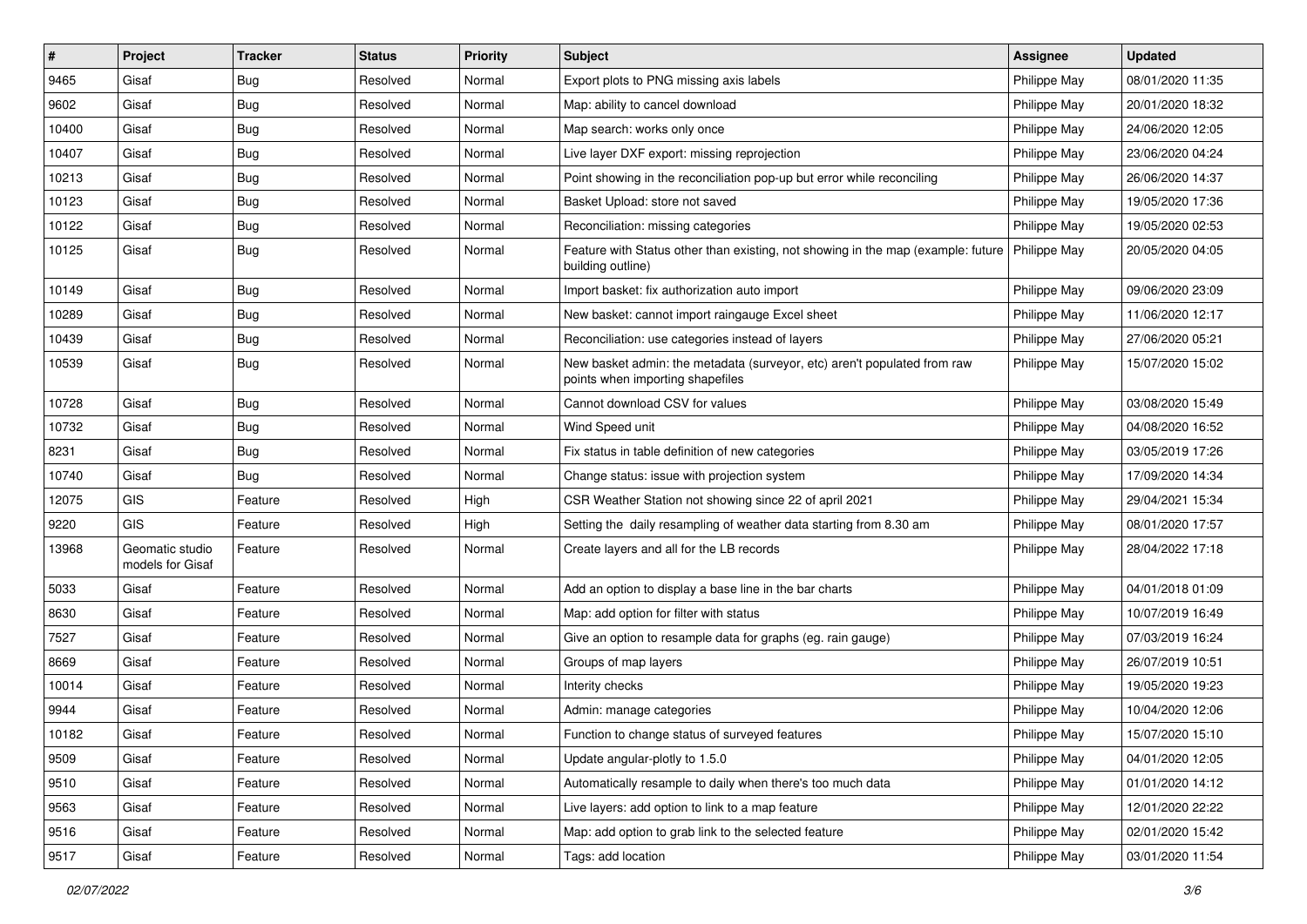| $\vert$ # | Project                             | <b>Tracker</b> | <b>Status</b> | Priority | Subject                                                              | <b>Assignee</b>     | <b>Updated</b>   |
|-----------|-------------------------------------|----------------|---------------|----------|----------------------------------------------------------------------|---------------------|------------------|
| 9534      | Gisaf                               | Feature        | Resolved      | Normal   | GeoJson store: systematically use geodataframes                      | Philippe May        | 07/01/2020 16:51 |
| 12491     | Gisaf                               | Feature        | Resolved      | Normal   | Measure distances on the map                                         | Philippe May        | 11/07/2021 11:51 |
| 10675     | Gisaf                               | Feature        | Resolved      | Normal   | Add attribution on map                                               | Philippe May        | 04/07/2021 13:58 |
| 10152     | Gisaf                               | Feature        | Resolved      | Normal   | wells list in Measures Tab with only wells having measures           | Philippe May        | 10/06/2020 15:05 |
| 10331     | Gisaf                               | Feature        | Resolved      | Normal   | Reconciliation: sort layer by alphabetical order                     | Philippe May        | 12/06/2020 17:45 |
| 10536     | Gisaf                               | Feature        | Resolved      | Normal   | Migrate PlottableModel.Actions.download csv value to plugins         | Philippe May        | 15/07/2020 15:07 |
| 10920     | Gisaf                               | Feature        | Resolved      | Normal   | Add option to display labels on the map                              | Philippe May        | 07/09/2020 11:54 |
| 10741     | Gisaf                               | Feature        | Resolved      | Normal   | Add a way for changing status of a feature, given its original id    | Philippe May        | 16/09/2020 17:35 |
| 10569     | Gisaf                               | Feature        | Resolved      | Normal   | Well Masterfile/Repository                                           | Philippe May        | 19/12/2020 17:10 |
| 10948     | Gisaf                               | Feature        | Resolved      | Normal   | Add WMS3 server capabilities (with pygeoapi)                         | Philippe May        | 14/09/2020 16:59 |
| 11649     | Gisaf                               | Feature        | Resolved      | Normal   | Wells timeline dashboard misc. improvements                          | Philippe May        | 27/01/2021 15:47 |
| 11577     | Gisaf                               | Feature        | Resolved      | Normal   | Dashboard: multiple sections per page                                | Philippe May        | 27/01/2021 12:37 |
| 11449     | Gisaf                               | Feature        | Resolved      | Normal   | Strip extra characters when importing survey CSV files               | Philippe May        | 10/12/2020 01:06 |
| 11907     | Gisaf                               | Feature        | Resolved      | Normal   | Allow specific project list for custom models                        | Philippe May        | 19/03/2021 16:13 |
| 11762     | Gisaf                               | Feature        | Resolved      | Normal   | Switch from Mapbox to Maplibre                                       | Philippe May        | 20/11/2021 15:21 |
| 10151     | GIS                                 | Feature        | Resolved      | Normal   | PG ADMIN installation on server                                      | Philippe May        | 23/05/2020 12:04 |
| 14090     | GIS                                 | Feature        | Resolved      | Normal   | Move to SDDs after failure of one HDD in the RAID array of the domUs | Philippe May        | 27/05/2022 16:28 |
| 7696      | Geomatic studio<br>models for Gisaf | Feature        | Resolved      | Normal   | HT Cables shapefile from Johan                                       | Philippe May        | 25/02/2019 18:54 |
| 7710      | Geomatic studio<br>models for Gisaf | Feature        | Resolved      | Normal   | Add fields to the individual components                              | Philippe May        | 25/02/2019 13:07 |
| 7711      | Geomatic studio<br>models for Gisaf | Feature        | Resolved      | Normal   | Add fields to component types                                        | Philippe May        | 25/02/2019 13:06 |
| 7709      | Geomatic studio<br>models for Gisaf | Feature        | Resolved      | Normal   | Waste water treatment plant improvements                             | <b>Philippe May</b> | 19/03/2019 23:58 |
| 7725      | Geomatic studio<br>models for Gisaf | Feature        | Resolved      | Normal   | Add a button for generating reports                                  | Philippe May        | 25/02/2019 13:08 |
| 3472      | Gisaf                               | Feature        | Resolved      | Normal   | Weather station graphs: choice of parameters                         | Philippe May        | 10/03/2019 14:52 |
| 5618      | Gisaf                               | Feature        | Resolved      | Low      | Export layers as DXF                                                 | Philippe May        | 05/03/2019 12:42 |
| 9592      | Gisaf                               | Support        | Resolved      | Urgent   | Follow up migration                                                  | Philippe May        | 19/01/2020 13:42 |
| 14072     | GIS                                 | Support        | Resolved      | Urgent   | Gisaf very slow                                                      | Philippe May        | 19/05/2022 02:29 |
| 13883     | GIS                                 | Support        | Resolved      | Urgent   | Gisaf not responding - Possible issue with tag editing?              | Philippe May        | 07/04/2022 19:34 |
| 13447     | GIS                                 | Support        | Resolved      | Urgent   | Server down due to electrical power cut                              | Philippe May        | 31/12/2021 17:14 |
| 13642     | Gisaf                               | Support        | Resolved      | Urgent   | Electrical problems: Server down                                     | Philippe May        | 15/02/2022 09:38 |
| 3410      | GIS                                 | Support        | Resolved      | High     | Map website to http://water.auroville.org.in                         | Philippe May        | 27/12/2016 22:41 |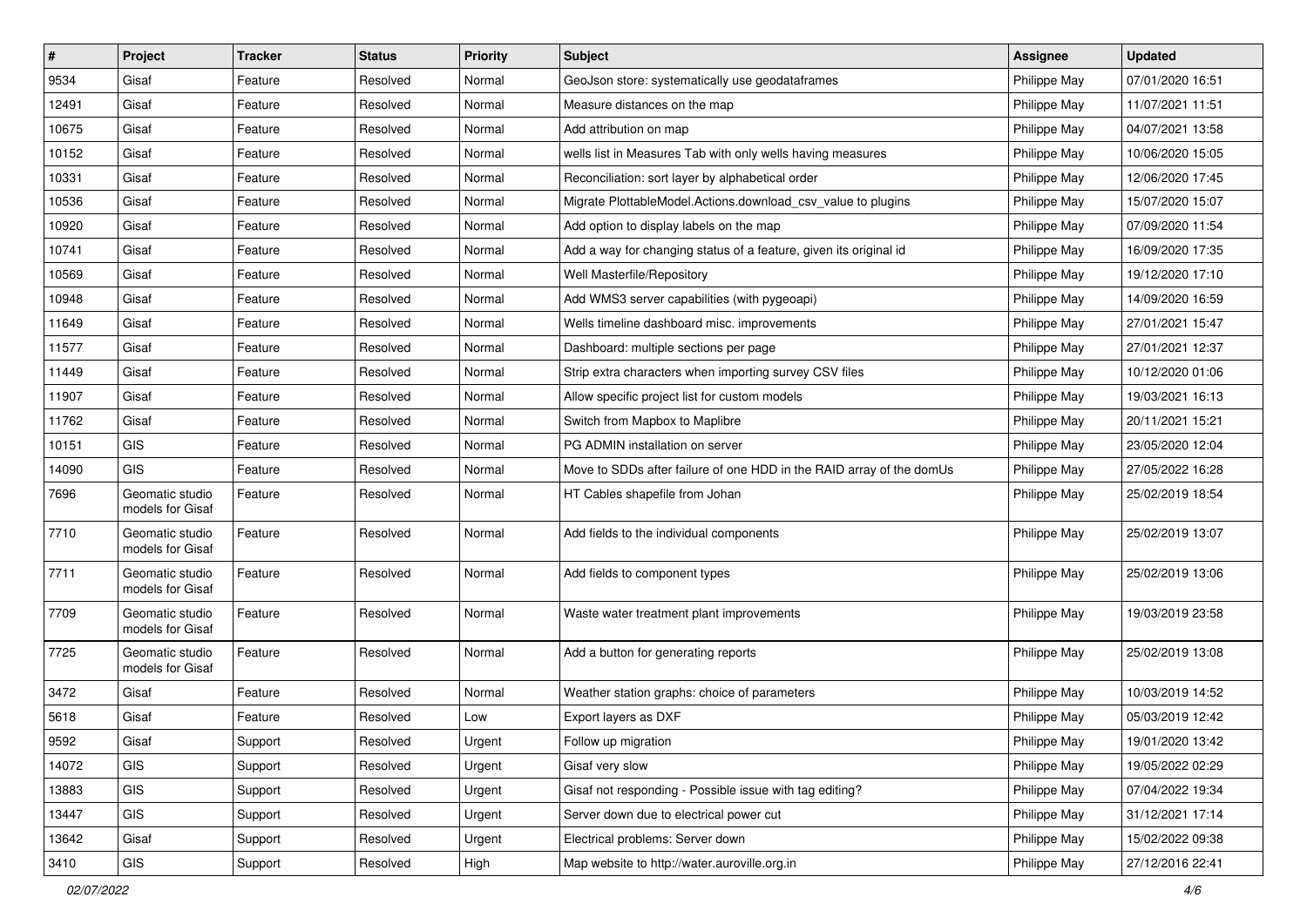| $\vert$ # | Project                             | <b>Tracker</b> | <b>Status</b> | <b>Priority</b> | <b>Subject</b>                                                                   | <b>Assignee</b> | <b>Updated</b>   |
|-----------|-------------------------------------|----------------|---------------|-----------------|----------------------------------------------------------------------------------|-----------------|------------------|
| 13681     | Gisaf                               | Support        | Resolved      | Normal          | Gisaf isn't Connecting                                                           | Philippe May    | 19/02/2022 11:01 |
| 8246      | <b>GIS</b>                          | Support        | Resolved      | Normal          | Server down?                                                                     | Philippe May    | 06/05/2019 15:45 |
| 10693     | <b>GIS</b>                          | Support        | Resolved      | Normal          | Wrong geometry type for category R54                                             | Philippe May    | 30/07/2020 12:00 |
| 13090     | Gisaf                               | Support        | Resolved      | Normal          | Importing error in new admin                                                     | Philippe May    | 28/10/2021 11:00 |
| 13952     | Gisaf                               | Support        | Resolved      | Normal          | Gisaf isn't Connecting                                                           | Philippe May    | 25/04/2022 11:27 |
| 11886     | Gisaf                               | Support        | Resolved      | Normal          | Pandas resample deprecation warning                                              | Philippe May    | 16/03/2021 12:49 |
| 10224     | Gisaf                               | Support        | Resolved      | Normal          | Update gs.basemaps in Jupyter notebooks                                          | Philippe May    | 14/06/2021 16:15 |
| 13202     | Gisaf                               | Support        | Resolved      | Normal          | Gisaf is showing error                                                           | Philippe May    | 12/11/2021 12:59 |
| 13235     | <b>GIS</b>                          | Support        | Resolved      | Normal          | Server hardware failure (sdc hard drive)                                         | Philippe May    | 19/11/2021 17:59 |
| 12688     | Gisaf                               | Support        | Resolved      | Normal          | Layers are not visible                                                           | Philippe May    | 10/08/2021 10:03 |
| 9466      | Gisaf                               | Support        | Resolved      | Normal          | Rename "altitude" to "elevation"                                                 | Philippe May    | 08/01/2020 11:27 |
| 13068     | <b>GIS</b>                          | Support        | Resolved      | Normal          | Migrate gisaf VM to bullseye                                                     | Philippe May    | 25/10/2021 17:28 |
| 11457     | Gisaf                               | Support        | Resolved      | Normal          | Building Shed and Retaining Walls are not showing in a map                       | Philippe May    | 14/12/2020 19:52 |
| 10153     | <b>GIS</b>                          | Support        | Resolved      | Normal          | Postgis access for Selvarani in QGis                                             | Philippe May    | 23/05/2020 12:05 |
| 8450      | <b>GIS</b>                          | Support        | Resolved      | Normal          | Unable to Load Jupyter Lab                                                       | Philippe May    | 10/06/2019 15:52 |
| 6954      | <b>GIS</b>                          | Support        | Resolved      | Normal          | Create a VM for DB                                                               | Philippe May    | 10/11/2018 16:02 |
| 9463      | <b>GIS</b>                          | Support        | Resolved      | Normal          | Setup a weather station in Kalpana                                               | Philippe May    | 02/11/2021 15:08 |
| 9292      | <b>GIS</b>                          | Support        | Resolved      | Normal          | Server upgrade to buster                                                         | Philippe May    | 13/11/2019 12:29 |
| 12895     | GIS                                 | Support        | Resolved      | Normal          | Migrate backups to Bung                                                          | Philippe May    | 12/11/2021 00:36 |
| 13982     | <b>GIS</b>                          | Support        | Resolved      | Normal          | Update server's storage                                                          | Philippe May    | 06/05/2022 14:38 |
| 13763     | <b>GIS</b>                          | Support        | Resolved      | Normal          | Gisaf not responding                                                             | Philippe May    | 11/03/2022 13:03 |
| 7156      | <b>GIS</b>                          | Support        | Resolved      | Normal          | Make server boot again                                                           | Philippe May    | 05/02/2019 11:13 |
| 7343      | GIS                                 | Support        | Resolved      | Normal          | Add layer for locations                                                          | Philippe May    | 02/02/2019 15:25 |
| 6990      | GIS                                 | Support        | Resolved      | Normal          | Create a VM for Notebooks                                                        | Philippe May    | 10/11/2018 15:57 |
| 6494      | GIS                                 | Support        | Resolved      | Normal          | Add CC copyright on data                                                         | Philippe May    | 31/08/2018 21:19 |
| 8504      | <b>GIS</b>                          | Support        | Resolved      | Normal          | Clean data from the weather station                                              | Philippe May    | 04/07/2019 17:05 |
| 7813      | Gisaf                               | Documentation  | Resolved      | Normal          | Including credits for ESRI basemap (Sat, Highways, Labels)                       | Philippe May    | 05/03/2019 12:39 |
| 9552      | Gisaf                               | Documentation  | Resolved      | Normal          | Weekly resampling - Starts on mondays                                            | Philippe May    | 25/07/2020 17:12 |
| 5978      | <b>GIS</b>                          | Task           | Resolved      | High            | Registration for Bangalore Open Street Map conference                            | Philippe May    | 11/06/2018 11:56 |
| 7936      | Geomatic studio<br>models for Gisaf | Task           | Resolved      | Normal          | Add the wastewater type to the origin                                            | Philippe May    | 19/03/2019 23:56 |
| 8096      | Geomatic studio<br>models for Gisaf | Task           | Resolved      | Normal          | Creating a Gkpg/shp for elevation points in Basins with category as an attribute | Philippe May    | 24/05/2019 16:57 |